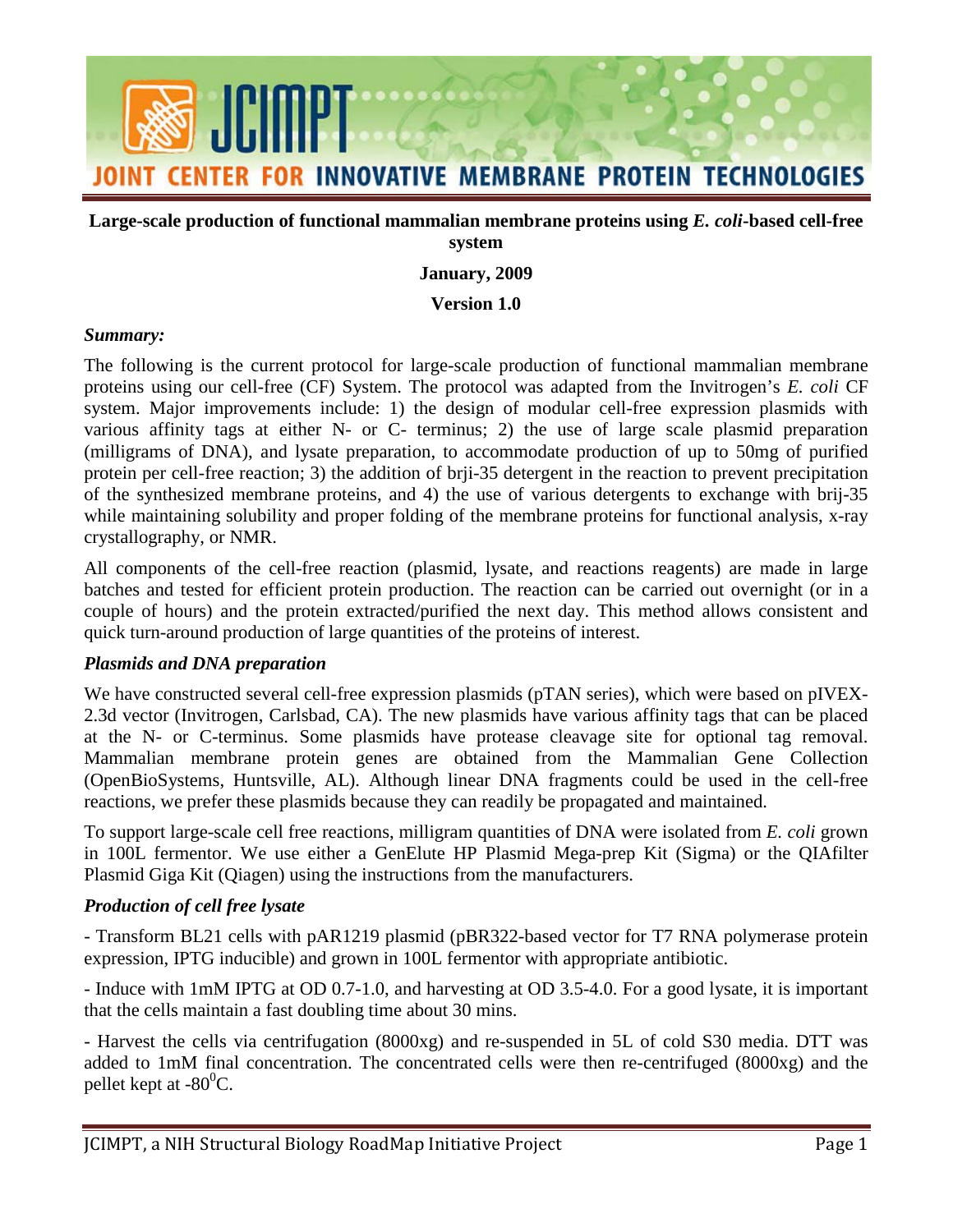

To make cell free extract:

- Add 200mL of S30 buffer to 200g of frozen cell and stirred at  $4^0C$  until the cells were completely resuspended.

- Add DTT to 1mM final concentration.

- Disrupt the suspended cells by passing though an M-110L microfluidizer processor (Microfluidics, MA).

- Centrifuged broken cells at 30,000xg for 40 minutes.
- Collect the supernatant (cell-free lysate).
- Snap free with liquid nitrogen and keep at  $-80^{\circ}$ C.

Each batch of lysate was tested for efficiency by expressing GFP and other known integral membrane proteins, like the membrane protein *Emr*E, in control reactions.

### *Cell free protein synthesis*

Membrane proteins were expressed using a lysate based originally on the *E. coli* Expressway<sup>™</sup> Milligram Cell-Free Expression system (Invitrogen, Carlsbad, CA). Modifications include: i) the addition of 1-2% Brij-35 (Brij-58 and Brij-75 can also be used) to solubilize the membrane proteins during the cell free reaction, (ii) the addition of any amino acids for labeling, like seleno-methionine at 2 mM, (iii) in some cases the direct incorporation of lipid or bicelles.

 0.034 mg/mL Folinic Acid 30 mM 3-phosphoglycerate, 2 mM of all the amino acids except for cysteine Oxalate, and 3.33 units of RNAse Inhibitor. Feed buffer consists of 58 mM Hepes-KOH, pH 8.0, 2 mM The cell free reaction is composed of four major components: DNA, lysate, reaction buffer and feed buffer. DNA and lysate preparation is described above. The final concentration of circular or linear DNA template in the cell free reaction was 5-10  $\mu$ g/ml. The lysate, which includes the T7 polymerase, comprises 40% of the reaction volume. The reaction buffer consists of 230 mM Potassium Glutamate, 58 mM Hepes-KOH, pH 7.5, 2% PEG 8000, 80 mM Ammonium Acetate, 13.6 mM Magnesium Acetate, 1.2 mM ATP, 0.88 mM UTP, 0.88 mM CTP, 0.88 mM GTP, 0.65 mM cAMP, 1.7 mM DTT, and methionine, which have a concentration of 1.5 mM each, 0.17 mg/mL tRNA, 2 mM Sodium Calcium Chloride, 14 mM Magnesium Acetate, 230 mM Potassium Glutamate, 0.35 mM cAMP, 0.3 mM NAD, 1.7 mM DTT, 0.034 mg/mL Folinic Acid, 2 mM sodium oxalate, 30 mM Glucose-6 phosphate, and the same concentration of amino acids as in the reaction buffer.

Large-scale reaction set up:

- 36mL reaction buffer
- 3.6mL amino acid mix
- 1.8mL Cysteine
- 1.8mL Methionine
- 1.8mL tRNA
- 60uL RNA inhibitor (Invitrogen Cat # 10777-019)
- 6-9mL DNA (about 200-500ng/uL)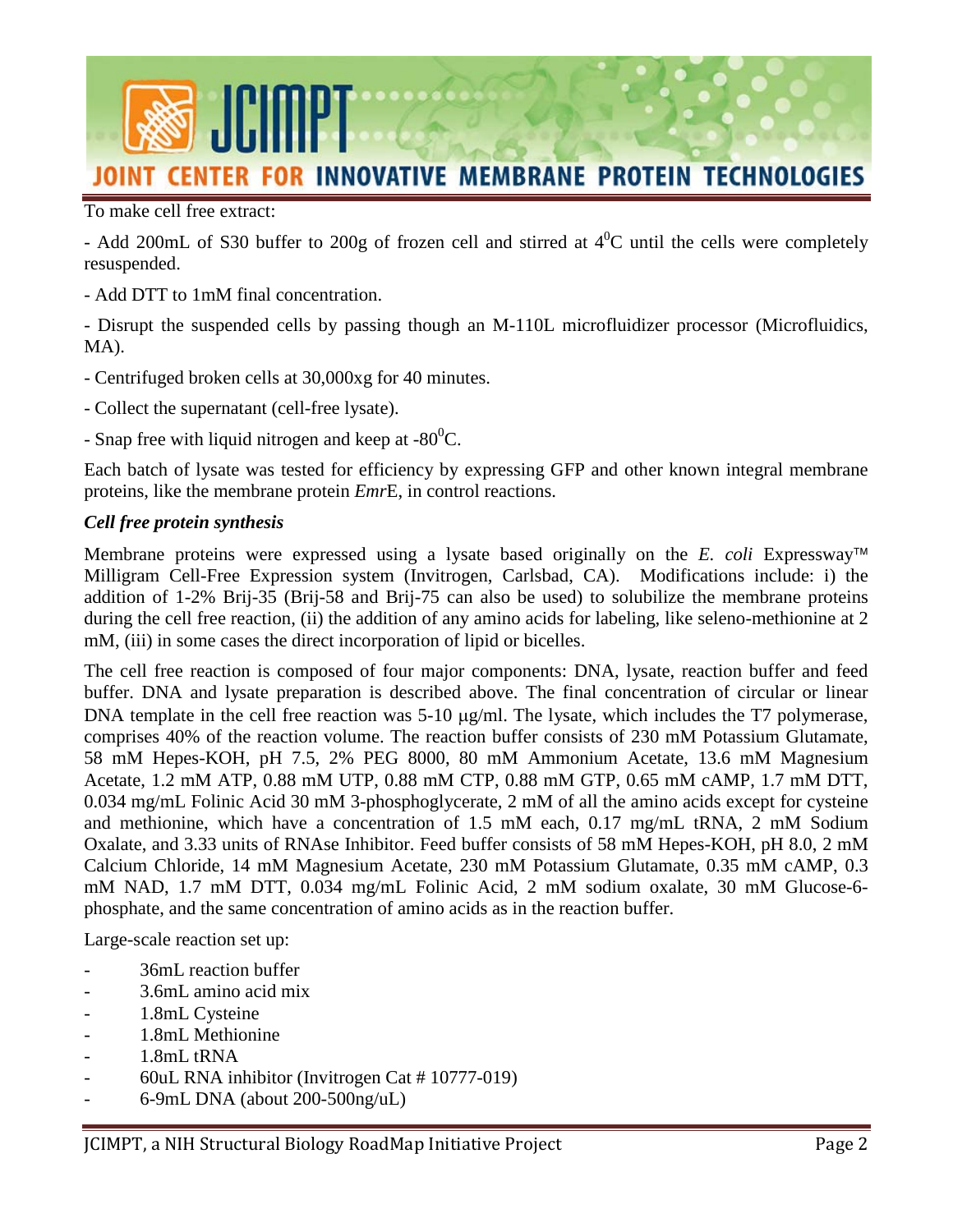

### 36mL lysate

Incubate  $30^0$ C, lightly shaken at 80 rpm for 1.5-2 hr, then add 90mL of feeding mix (total volume of the reaction is 180mL) as follows

- 45mL feeding buffer
- 3.6mL 18aa mix
- 1.8mL Cysteine
- 1.8mL Methionine
- 36mL water

 and feed buffer at the final concentration of 1-2%. Incubate the reaction overnight at  $30^0C$ , 80 rpm. Note that Brij-35 can be added to the reaction buffer

## *Protein Extraction and Purification (using His-tag)*

- Add buffer A (20mM Tris 8.0, 20mM NaCl) to the overnight reaction to make up a final volume of 250mL.

 reaction. Although this process is protein specific, the addition of this detergent can increase the yield of - In some cases, a second detergent can be introduced to further the extraction yield of protein from the soluble membrane protein 20-30 times.

- Centrifuge at 38,000 x g for 20 minutes, and the supernatant used for further purification. Note that detergents at proper concentration were present in all purification steps.

 Purification of His-tagged proteins was accomplished using Ni-NTA resin by either gravity flow or FPLC as follows:

 - Wash the crude lysate with several volumes of buffer A, followed by a high-salt wash (20mM Tris 8.0, 200mM NaCl) and 30mM imidazole wash (20mM Tris 8.0, 20mM NaCl, 30mM imidazole)

- Elute with 100-300mM imidazole (20mM Tris 8.0, 20mM NaCl, 300mM imidazole).

- Desalt with a desalting column and concentrate to an appropriate concentration (10-30mg/mL) for further biophysical analysis with amicon ultra filters (Millipore, MA).

- Optional: ultracentrifuge. The protein can be ultracentrifuged at 370,000g (95,000 rpm, TLA100.3 rotor, Optima TLX ultracentrifuge, Beckman Coulter, CA) to greatly reduce any aggregates and improve homogeneity.

 - Optional: tag removal. The poly His-tag sequence can be removed by overnight thrombin, factor Xa, or enterokinase digestion depending on the template construct used.

The final purified protein can be used for crystallization trials or biophysical analysis. For many of our samples, protein identity can be verified to within 1% of the expected molecular weight by MALDI-TOF mass spectrometry.

# *Gel filtration*

Load 1-2mL of purified protein on a GF column (highload 16/60 with superdex 200 resin, GE Healthcare)